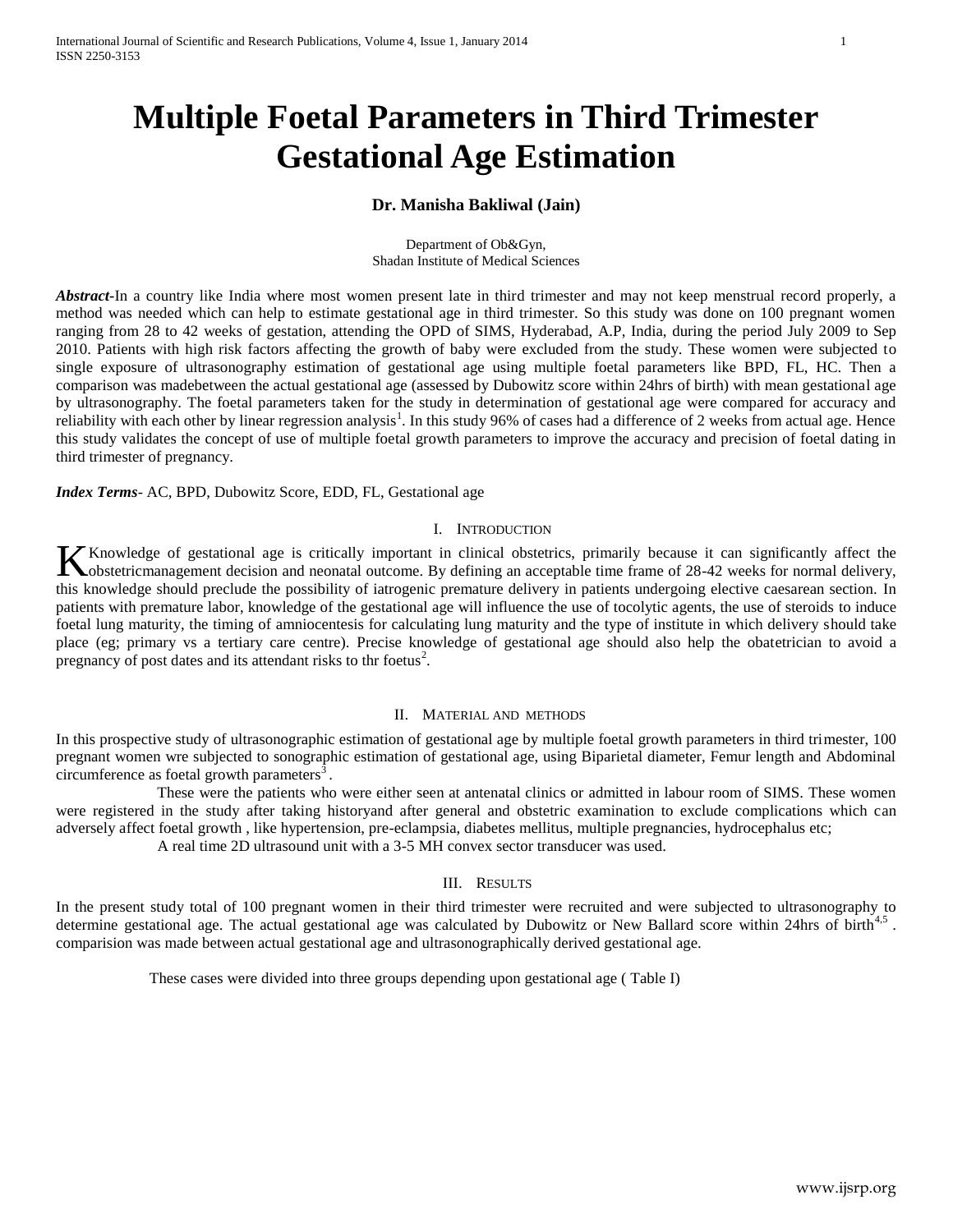# **TABLE - I**

| S.No | <b>Gestational Age</b><br>(weeks) | No. Of<br>Cases |
|------|-----------------------------------|-----------------|
| 1.   | $28 - 32$                         | 21              |
| 2.   | $33 - 36$                         | 40              |
| 3.   | $37 - 42$                         | 39              |
|      |                                   |                 |

Mean gestational age was derived from all three parameters BPD, FL, AC and its difference from actual gestational age was derived and expressed in nearest round figures in all the three groups which is tabulated as such in table II

## TABLE-- II

## MEAN DIFFERENCE IN WEEKS BETWEEN MEAN GESTATIONAL AGE

# AND ACTUAL GESTATIONAL AGE ACCORDING TO GROUPS

| Difference<br>From Age | Group -- I |      | Group -- II |      | Group -- III |      |
|------------------------|------------|------|-------------|------|--------------|------|
| in weeks               | No of      | $\%$ | No of       | $\%$ | No of        | $\%$ |
|                        | cases      |      | cases       |      | cases        |      |
|                        |            |      |             |      |              |      |
|                        |            |      |             |      |              |      |
| $\boldsymbol{0}$       | 9          | 42.8 | 15          | 37.5 | 6            | 15.4 |
| $+1$                   | 9          | 42.8 | 16          | 40.0 | 20           | 51.3 |
| $+2$                   | 3          | 14.3 | 9           | 22.5 | 9            | 23.0 |
| $+3$                   |            |      |             |      | 4            | 10.2 |
|                        |            |      |             |      |              |      |

Then the mean difference in weeks between mean gestational age and actual gestational age for all groups taken together is tabulated as such in Table III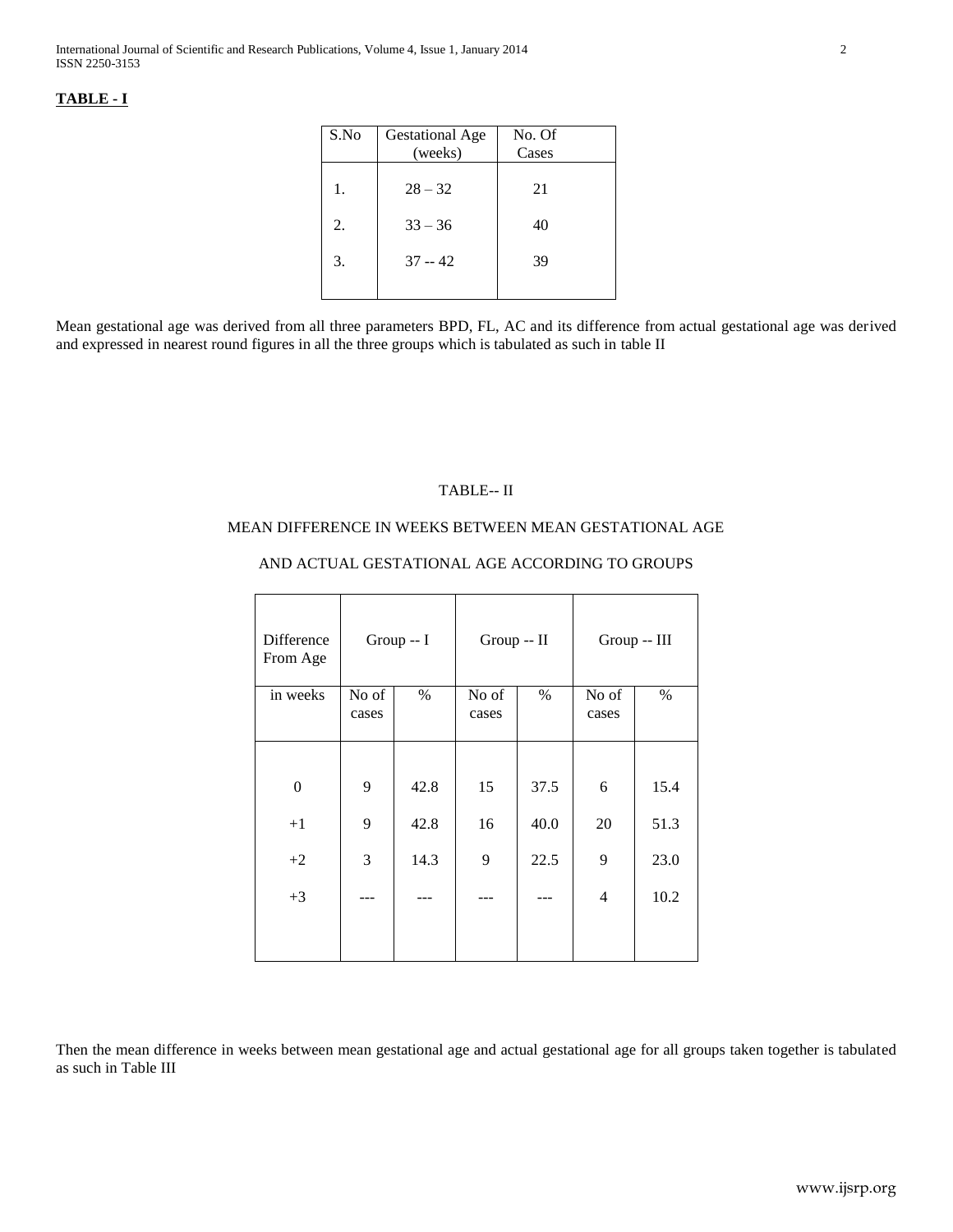#### TABLE III

## MEAN DIFFERENCE IN WEKS BETWEEN MEAN GESTATIONAL AGE

| Mean difference<br>from AGA<br>(Weeks) | No Of Cases | Percentage |
|----------------------------------------|-------------|------------|
| 0                                      | 30          | 30%        |
| $+1$                                   | 45          | 45%        |
| $+2$                                   | 21          | 21%        |
| $+3$                                   | 04          | 4%         |

#### AND ACTUAL GESTATIONAL AGE FOR ALL GROUPS

Thus in our study, in 30% of patients the Mean gestational age coincided with actual gestational age with a difference f one week in 45% and 2 weeks in 25%. Thus using multiple parameters, total 965 of cases had a difference within 2 weeks from gestational age.

 Then the Mean, standard deviation and Standard erroe for each parameter 9 BPD,FL,& AC) was taken, in which FL & AC have got least mean and less amount of variations as compared to BPD<sup>6</sup>.

 The results of correlation coefficient between the selected parameters are highly interrelated and statistically significant ( $P < 0.001$ ).

## IV. DISCUSSION

In present study 100 pregnant women ranging from 28-42 weeks of gestational age were subjected to sonographic estimation of gestational age usinfg multiple fetal growth parameters. These patients were selected after excluding any maternal or fetal factors affecting the foetal growth. Then the gestational ageof the newborns was assessed by Dubowitz score within 24hrs.

 A comparision was made between Dubowitz actual gestational age and sonographically derived gestational age fom multiple foetal growth parameters, which revealed 96% cases within a difference of 2 weeks from actual age.

 Previous articles evaluate accuracy of gestational age by ultrasound with gestational age by LMP or Delivery dates, but in present study gestational age from ultrasound was compared with actual gestational age obtained after birth by Dubowitz score which include eleven physical and ten neurological criteria and whose accuracy has been confirmed by different studies like Gandy  $GM^7$ .

 Our study confirms that BPD cannot relied upon for determination of gestational age after 26 weeks, though before 26 weeks BPD is a relaiable parameter and statistically significant.with single USG examination and even multiple USG examination do not improve reliability after 34 weeks as in accordance with previous studies done by Sabbagha et al<sup>8</sup>., who also shows similar result. Though Stuart Campbel & Berman<sup>9</sup> show 84% accuracy of BPD.

In our study 92% patients had a difference of  $+2$ weeks in late  $3<sup>rd</sup>$  trimester when FL alone was used in accordance with Eagley et al. , Shale, S.Yageland Hill & Coworkers studies who also showed stronger correlation<sup>10,11,13</sup>.

 Our study shows AC better than BPD and almost equal to FL in determining gestational age. Hence AC and FL are most acceptable indicators of gestational age after 34 weeks as shown by Hdlock et al., studies<sup>14</sup>.

Using all four parameters (BPD,HC,AC,FL) Hadlock shows 96% of predicted ages were within 2 weeks of true menstrual age<sup>15</sup>. Once again in our study similar results were obtained. In our study also, using multiple parameters ( BPD,FL.AC) 96% of cases had a difference of 2 weeks from actual gestational age.